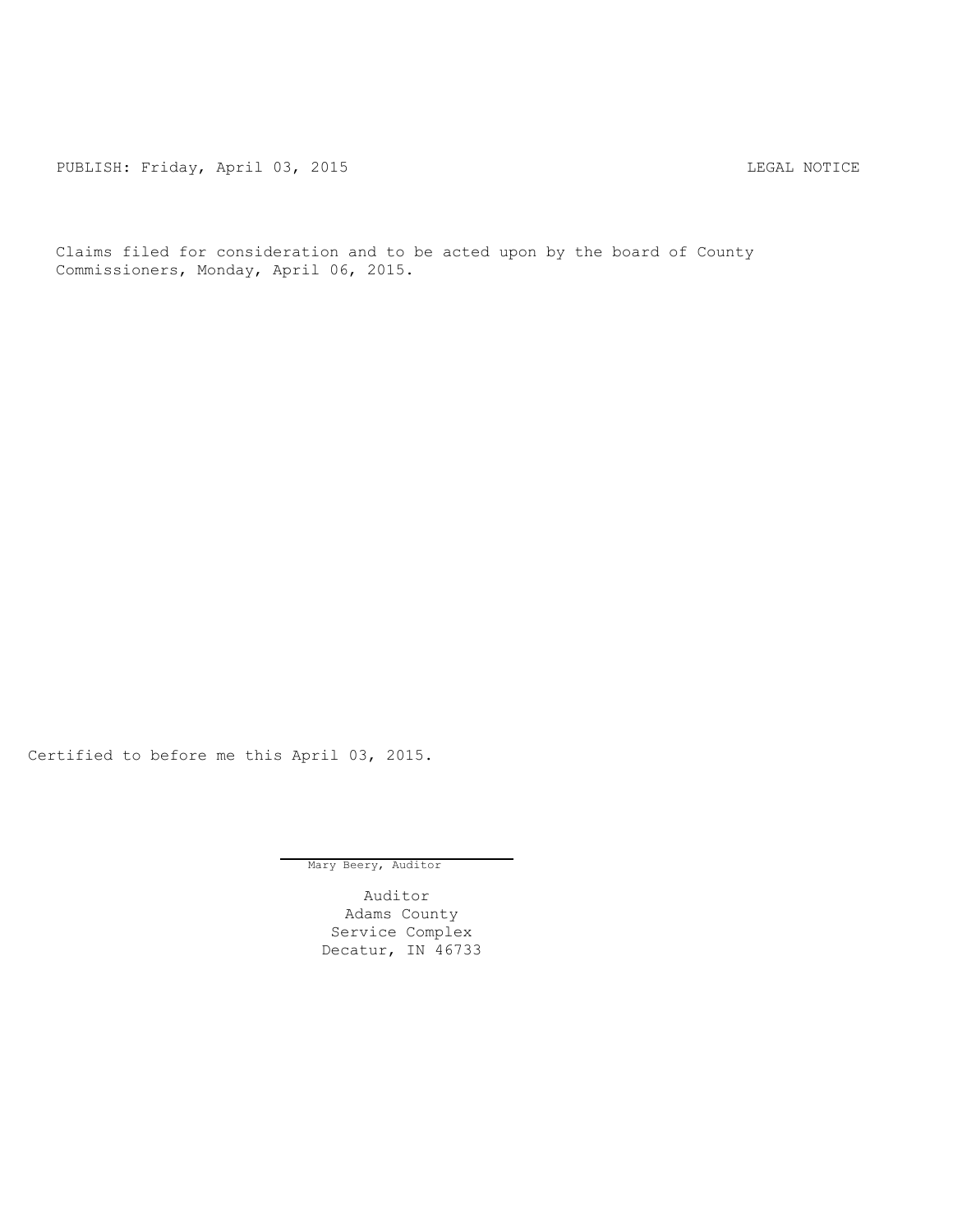

## **Claims Docket for Newspaper Adams County, Indiana**

## For Period: **3/10/2015** to **3/23/2015**

*313 W. Jefferson St. Decatur, IN 46733 (219) 724-2600*

## Date Claims to be Paid: **4/6/2015**

| <b>Vendor</b>                            | Amount    | <b>Vendor</b>                              | Amount    |
|------------------------------------------|-----------|--------------------------------------------|-----------|
| Adams County Council On Aging, Inc.      | 2.165.00  | Adams Memorial Hospital                    | 43,091.40 |
| Adams County Solid Waste                 | 7.80      | Indiana Michigan Power                     | 12,374.60 |
| Arnold Lumber Co., Inc.                  | 34.91     | Berne Tri-Weekly News                      | 233.41    |
| Suburban Propane LP                      | 54.00     | Cintas Location #338                       | 54.35     |
| City Of Decatur                          | 1,979.49  | Decatur True Value                         | 66.34     |
| <b>Complete Printing Service</b>         | 1,085.38  | Computer Systems, Inc.                     | 1,283.42  |
| Dealership Holdings LLC                  | 101.19    | Darrell Sigworth                           | 25.00     |
| David L. Sommer                          | 50.00     | Decatur Daily Democrat                     | 99.54     |
| <b>Decatur Dental Services</b>           | 568.75    | MAXIMUS Consulting Services, Inc.          | 4,800.00  |
| Douglas L. Bauman                        | 141.00    | Gordon Food Service                        | 1,502.61  |
| Graybar                                  | 425.12    | Grimm's Auto                               | 42.50     |
| H M L, Inc.                              | 40.00     | Harvey's Tool Service                      | 514.76    |
| Indiana State Police                     | 106.00    | Jan Smith                                  | 20.00     |
| The Janitors Supply Company, Inc.        | 340.20    | Joe Spaulding                              | 118.36    |
| Racquel Werich                           | 50.00     | Lehman Feed Mill                           | 269.50    |
| Manatron Inc.                            | 10,236.98 | Mark S. Gresla, MD                         | 420.25    |
| Moser Motor Sales, Inc.                  | 67.59     | Nipsco                                     | 1,458.75  |
| Office Concepts, Inc.                    | 407.98    | Park Center, Inc.                          | 434.56    |
| Portland Motor Parts, Inc.               | 58.39     | Quill Corporation                          | 21.85     |
| Sherwin-Williams                         | 92.32     | Steven R. Jenkins Company                  | 39.99     |
| Teryl R. Smith                           | 254.49    | Print Shop                                 | 557.97    |
| Top Supply Company                       | 175.74    | Treasurer of Adams County                  | 67,961.40 |
| <b>Ulman's Carpet Cleaners</b>           | 401.20    | Wards The Sign it Shop                     | 105.00    |
| Witham Toxicology Laboratory             | 1,764.00  | Zwick And Jahn Funeral Home                | 100.00    |
| Burry, Herman, Miller & Brown, P.C.      | 440.00    | CenturyLink                                | 1,218.94  |
| Schwartz Marathon of Berne Inc.          | 48.48     | Imi Irving Material, Inc.                  | 406.00    |
| Adams County Automotive Supply, Inc.     | 43.74     | Adams Central Community S                  | 3,000.00  |
| Mary Baker                               | 50.00     | Jay County REMC                            | 36.61     |
| Rekeweg, Shane                           | 20.00     | Myers Floor Covering & Furniture           | 12,520.41 |
| Vicki Hammond                            | 75.24     | Hi-Way Service, Inc.                       | 203.85    |
| Don Myers Plumbing                       | 647.02    | Youth Opportunity Center, Inc              | 1,960.00  |
| Summit City Reporting, Inc.              | 205.93    | Office Depot                               | 6.69      |
| Terry Debolt                             | 20.00     | Emergency Management Alli                  | 40.00     |
| <b>Adams County Historical Society</b>   | 3,600.00  | Michael M. Mahan                           | 20.00     |
| <b>Richard Clutter</b>                   | 20.00     | Chad W. Sprunger                           | 1,000.97  |
| Zurcher's Best-One Tire & Auto Care, Inc | 8,615.03  | Tom Magnan/Special Needs                   | 128.43    |
| Matthew Bender                           | 275.10    | Arthur J. Booth                            | 20.00     |
| Wal-Mart                                 | 232.39    | Adams County Truck Repair, Inc.            | 229.23    |
| Brad Kohlhagen                           | 10.00     | Leslie W. Marckel                          | 20.00     |
| American Academy of Pediatrics           | 163.90    | Michael G. Werling                         | 20.00     |
| Professional Food Equipment & Service    | 532.86    | Kim A. Fruechte                            | 20.00     |
| Troyer's Market LLC                      | 2,708.02  | Harris Computer Systems                    | 12,141.96 |
| Kendall Electric, Inc.                   | 39.87     | Lynn Rickord                               | 11.22     |
| Dave Schirack Construction               | 48.00     | <b>Uricks Trucking</b>                     | 2,392.00  |
| Robert Barger                            | 20.00     | Deborah A. Schantz                         | 234.15    |
| Daniel J. Michaels                       | 20.00     | Henry R. Mayer                             | 20.00     |
| PC Mall-Gov                              | 4,144.89  |                                            | 101.25    |
| <b>IVRA</b>                              | 25.00     | Extinguisher Co. No. 1<br>Verizon Wireless |           |
|                                          |           |                                            | 2,217.25  |